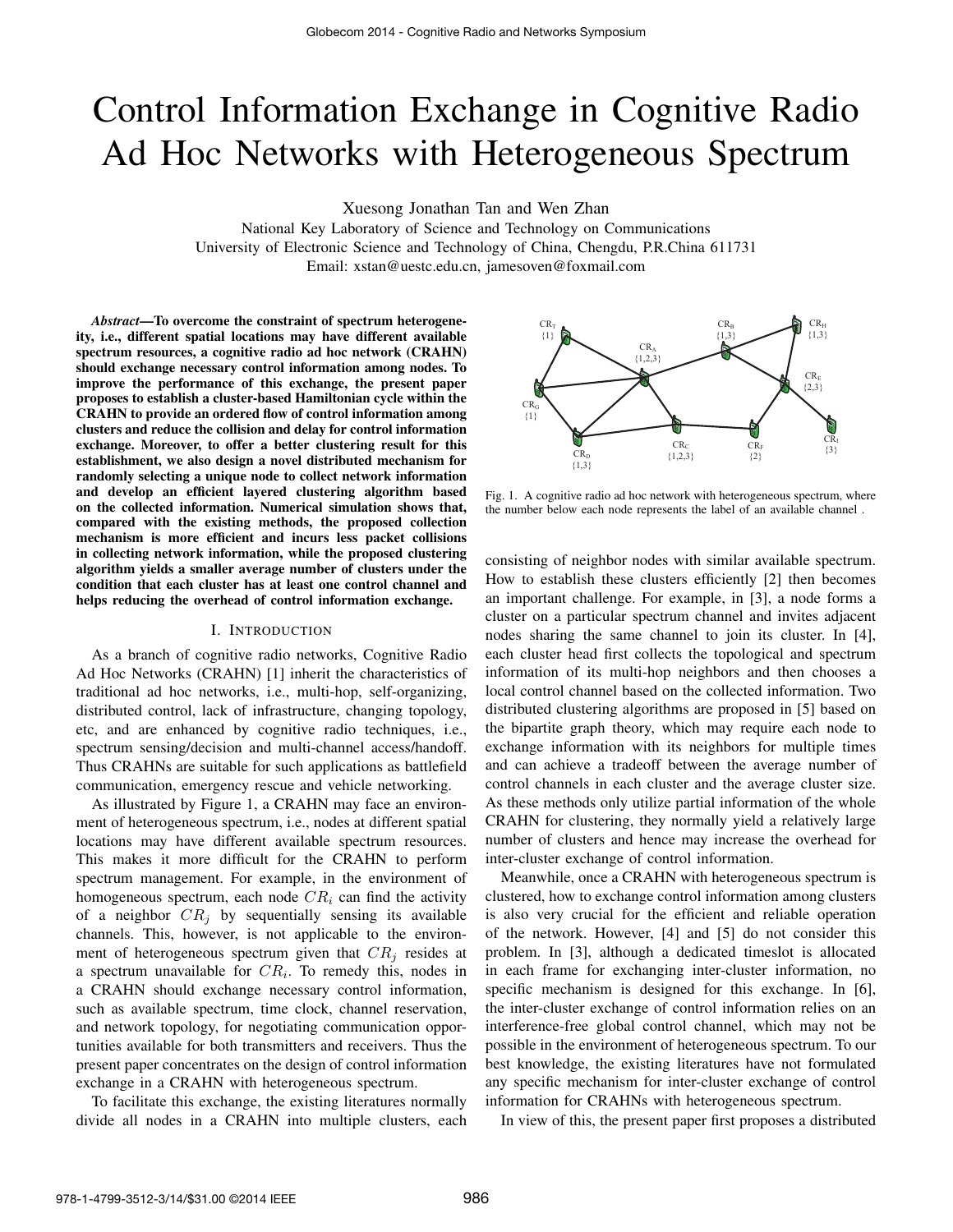mechanism in Section III for selecting a unique node randomly to collect the topological and spectrum information of the CRAHN with heterogeneous spectrum, then designs an efficient layered clustering algorithm in Section IV for the selected node to perform clustering based on the collected information, and finally develops a cluster-based Hamiltonian cycle in Section V for the inter-cluster exchange of control information. More specifically, the proposed distributed mechanism for information collection adopts a CSMA-based multichannel unicast scheme to exchange the topological and spectrum information among nodes. Compared to the distributed collection mechanism in [4], the proposed mechanism incurs less collection time, transmitted packets and packet collisions in distributed collection and is more robust in the sense of the random selection of a unique node for ensuing clustering. Meanwhile, compared with the two distributed clustering algorithms in [5], the proposed layered clustering algorithm incurs less computational complexity and yields a smaller average number of clusters given that each cluster is equipped with at least one local control channel. Next, the proposed inter-cluster control mechanism can effectively reduce the collision and delay for exchanging control information by establishing a cluster-based Hamiltonian cycle for coordinating the control flow among clusters and hence is preferable to the uncoordinated information exchange among clusters. All above characteristics of the proposed mechanisms are further verified in Section VI via numerical simulation and the main contribution of this paper is finally concluded in Section VII.

## II. SYSTEM MODEL

The CRAHN considered in this paper can be abstracted as a graph  $(V, E)$ , where V is the set of vertices in the graph. CRAHN) and E the set of communication links between the vertices in V. Hereafter throughout this paper, we will use the terms CRAHN and graph interchangeably.

Assume that each node in V can only access the set  $\Phi =$  $\{CH_1, CH_2, \ldots, CH_M\}$  of M spectrum channels and always keep a fixed transmission range by adjusting its transmission power over different available channels. Because primary users may occupy any channel in  $\Phi$  at any time, adjacent cognitive nodes can utilize a channel  $CH_i \in \Phi$  for control or data communication only when this utilization does not affect primary communications. For the simplicity of further description, denote by  $C_i \subseteq \Phi$  the set of available channels of  $CR_i \in V$ . The constraint of spectrum heterogeneity implies that any two sets  $C_i$  and  $C_k$  may be different.

During the initialization of network communication, each node  $CR_i$  should first perform spectrum sensing on all channels in  $\Phi$  to identify the set  $C_i$  of local available channels. Then,  $CR_i$  can execute various algorithms of distributed neighbor discovery, e.g., [5] for synchronized nodes and [7] for non-synchronized nodes, to detect its neighbors and obtain their available channels under the environment of heterogeneous spectrum. Thus, after the period of neighbor discovery,  $CR_i$  obtains the set  $NB_i$  of all neighbor nodes as well as the set  $C_k$  of available channels for each neighbor  $CR_k \in NB_i$ .

# III. RANDOM NODE SELECTION AND DISTRIBUTED COLLECTION OF NETWORK INFORMATION

This section is devoted to the random selection of a unique cognitive node for collecting the topological and spectrum information of the whole CRAHN in a distributed way. The selected node will then perform the node clustering in Section IV and form a cluster-based Hamiltonian cycle in Section V.

# *A. Topological and spectrum information table*

After executing distributed neighbor discovery ([5], [7]), each node  $CR_i \in V$  can initialize a local *Topology* & *Spectrum Information Table* (*TSIT*), which records its neighbor nodes and their available spectrums. To help finding a unique node with the complete information of CRAHN,  $CR<sub>i</sub>$  should exchange its latest TSIT with its neighbors. On the other hand, when  $CR_i$  receives a TSIT destined to it, it will merge the received TSIT and the local TSIT into a new TSIT. Because  $CR<sub>i</sub>$  may receive multiple TSITs from its neighbors, its local TSIT may change for multiple times. For the convenience of further discussion, denote by  $T S I T_i^{(0)}$  the TSIT initialized by  $CR_i$  right after distributed neighbor discovery and by  $T S I T_i^{(t)}$ ,  $t \geq 1$ , the TSIT generated by  $CR_i$  right after  $CR_i$ receives the  $t^{th}$  TSIT that is destined to it.

Each  $T S I T_i^{(t)}$ ,  $t \geq 0$ , at least includes four types of information: the set  $SN_i^{(t)}$  of source nodes that contributes to the content of  $TSTT_i^{(t)}$ , the set of available channels for each  $CR_j \in SN_i^{(t)}$ , the set  $NSN_j$  of neighbor nodes for each  $CR_j$ , and the set of available channels for each  $CR_k \in NSN_j$ . Thus a  $T S I T_i^{(t)}$  consists of  $|S N_i^{(t)}|$  rows, each corresponding to a different  $CR_j \in SN_i^{(t)}$ . In particular, because  $TSTT_i^{(0)}$ <br>is only initialized by  $CR_i$ ,  $SN_i^{(0)} = \{CR_i\}$ . For example, Figure 2(a, b) depict  $TSTT_D^{(0)}$  and  $TSTT_C^{(0)}$ , respectively, which are initialized by the nodes  $CR_D$  and  $CR_C$  in Figure 1, i.e.,  $SN_D^{(0)} = \{CR_D\}$ ,  $NSN_D = \{CR_G, CR_C, CR_A\}$ ,  $SN_C^{(0)} = \{CR_C\}$ , and  $NSN_C = \{CR_A, CR_D, CR_F\}$ .

On the other hand, because  $T S I T_i^{(t)}$ ,  $t \ge 1$ , is generated by merging  $TSTT_i^{(t-1)}$  and some  $TSTT_j^{(\tau)}$ ,  $\tau \ge 0$ , the set  $SN_i^{(t)}$  should include  $CR_i$  and  $CR_j$  and the table  $TSTT_i^{(t)}$  must have at least two rows. Figure 2(c) depicts the table  $T S I T_C^{(1)}$ , which is generated by merging  $TSTT_C^{(0)}$  with  $TSTT_D^{(0)}$  and includes the sets  $SN_C^{(1)} = \{CR_C, CR_D\}$ ,  $NSN_D$  and  $NSN_C$ .

#### *B. A CSMA-based multi-channel unicast scheme*

During distributed collection of network information, the exchange of TSITs among nodes should overcome the constraint of spectrum heterogeneity. To facilitate this exchange, we design a simple CSMA-based multi-channel unicast scheme. In this scheme, each node  $CR<sub>i</sub>$  independently sets the length  $T_i$  of a local timeslot as  $T_i = |C_i| \triangle t$ , where  $|C_i|$  is the number of available channels of  $CR_i$  and  $\triangle t$  the length of a minislot. Normally,  $\triangle t$  should be long enough for  $CR_i$  to first transmit a TSIT and then receive an ACK replied by the receiver. For all nodes, the length  $\triangle t$  is a common knowledge.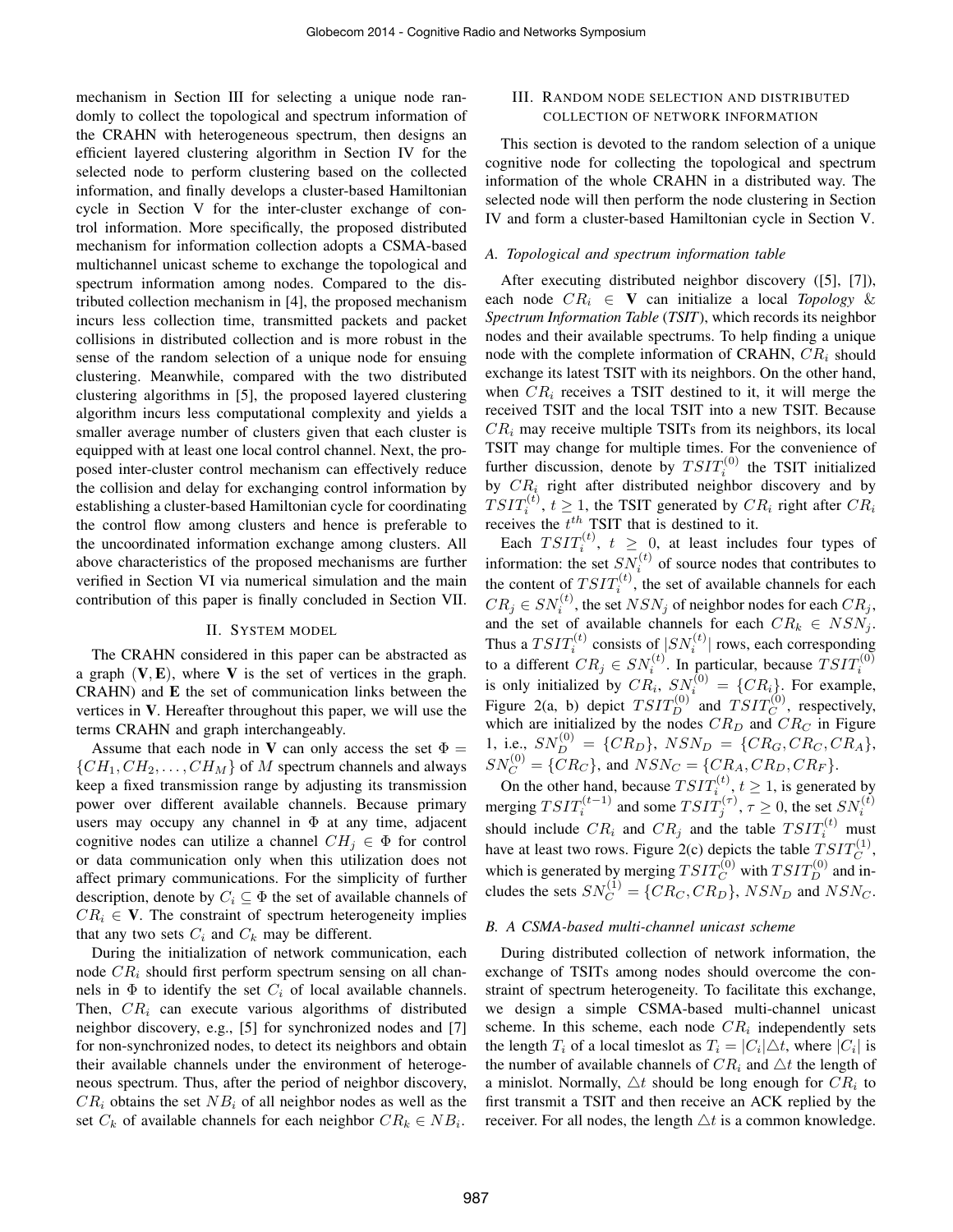| Source<br>Node<br>(SN) | Available<br>Channels<br>of SN | Neighbor<br>of SN<br>(NSN) | Available<br>Channels<br>of NSN | Source<br>Node<br>(SN) | Available<br>Channels<br>of SN | Neighbor<br>of SN<br>(NSN) | Available<br>Channels<br>of NSN |
|------------------------|--------------------------------|----------------------------|---------------------------------|------------------------|--------------------------------|----------------------------|---------------------------------|
| $CR_D$                 | 1,3                            | $CR_A$                     | 1,2,3                           |                        |                                |                            |                                 |
|                        |                                | $CR_C$                     | 1,2,3                           | CR <sub>C</sub>        | 1,2,3                          | CR <sub>A</sub>            | 1,2,3                           |
|                        |                                | $CR_G$                     |                                 |                        |                                |                            |                                 |
| (a)                    |                                |                            |                                 |                        |                                | $\rm CR_D$                 | 1,3                             |
| Source<br>Node         | Available<br>Channels          | Neighbor<br>of SN          | Available<br>Channels           |                        |                                | $CR_F$                     | $\overline{2}$                  |
| (SN)                   | of SN                          | (NSN)                      | of NSN                          | CR <sub>D</sub>        | 1,3                            | CR <sub>A</sub>            | 1,2,3                           |
| CR <sub>C</sub>        | 1,2,3                          | CR <sub>A</sub>            | 1,2,3                           |                        |                                |                            |                                 |
|                        |                                | $CR_D$                     | 1,3                             |                        |                                | $\rm CR_{C}$               | 1,2,3                           |
|                        |                                | $CR_F$                     | 2                               |                        |                                | $CR_G$                     |                                 |
| (b)                    |                                |                            |                                 | (c)                    |                                |                            |                                 |

Fig. 2. In the CRAHN of Figure 1, upon receiving (a)  $TSTT_D^{(0)}$  transmitted by  $CR_D$ ,  $CR_C$  will merge it with (b)  $TST_C^{(0)}$  into a table (c)  $TST_T^{(1)}$ .

After distributed neighbor discovery ends, each node  $CR_i$ should first select a backoff counter  $d_i$  randomly and then begin to hop over all  $|C_i|$  local available channels according to a fixed hopping sequence. At the beginning of each minislot,  $CR<sub>i</sub>$  should handoff from one available channel to another and, in each timeslot,  $CR_i$  must visit all  $|C_i|$  available channels. During a timeslot, if  $CR_i$  detects all channels of  $C_i$  being idle, then it will reduce  $d_i$  by 1; else, it will keep  $d_i$ unchanged. When  $d_i = 0$ ,  $CR_i$  will choose a neighbor  $CR_k$ and randomly select a channel  $CH_j \in C_i \cap C_k$  to transmit its TSIT. In each minislot of this transmission,  $CR<sub>i</sub>$  should first transmit its TSIT and then listen at the channel  $CH_i$ . If  $CR_i$ does not receive an ACK replied by  $CR_k$ , it will transmit its TSIT again in the next minislot. This retransmission will last until it receives the desired ACK or the retransmission times reaches a maximum value. If  $CR_i$  still cannot receive ACK after the maximum times of TSIT retransmission, it will restart the CSMA-based unicast again.

In general, the selection of the maximum times of TSIT retransmission relies on whether  $CR<sub>i</sub>$  knows the channel hopping sequence of  $CR_k$  and whether the time clocks of  $CR_i$  and  $CR_k$  are synchronized. If  $CR_i$  knows the channel hopping sequence of  $CR<sub>j</sub>$  from neighbor discovery and the time clocks of  $CR_i$  and  $CR_j$  are fully synchronized, then  $CR_i$  can know the exact minislot, when  $CR_i$  will appear at  $CH_j$ , and hence transmit TSIT only in this minislot; else,  $CR_i$ has to increase the maximum times of TSIT retransmission so as to make sure that  $CR<sub>j</sub>$  can finally hop to the channel  $CH<sub>j</sub>$  for receiving TSIT. However, a large maximum times of repeated transmission will increase the overhead for TSIT transmission. In view of this, an reasonable tradeoff between the reliability and delay for TSIT transmission is set the maximum retransmission times as  $|C_i|$ .

#### *C. Rules for TSIT transmission*

To randomly select a unique node for collection network information, if a node  $CR_i$  receives a TSIT destined to it, it will perform the merging operation specified in Section III-A to update its TSIT. On the other hand,  $CR<sub>i</sub>$  should decide whether to transmit its TSIT according to the following rules:

- (1) When  $CR_i$  decides to transmit its TSIT, if it has not yet exchanged TSIT with all neighbors, it will first randomly select one from those neighbors that it has not yet exchanged TSIT with as the receiver; else, it will randomly select a neighbor as the receiver.
- (2) After the distributed collection period begins,  $CR<sub>i</sub>$  needs to successfully transmit the latest version of its TSIT to a neighbor selected by the rule (1) for at least one time.
- (3) Once  $CR_i$  successfully transmits its TSIT to a neighbor, it will continue to listen on its available channels via channel hopping until it receives a TSIT destined to it.
- (4) After  $CR_i$  merges a received  $T SIT_j^{(\tau)}$  with the local table  $T S I T_i^{(t)}$  into a new table  $T S I T_i^{(t+1)}$ , if the smallest MAC address of the nodes in  $SN_j^{(\tau)}$  is larger than that of the nodes in  $SN_i^{(t)}$ , then  $CR_i$  will neither transmit  $T S I T_i^{(t+1)}$  nor execute the computation of node clustering; else, if  $SN_i^{(t+1)} = \bigcup_{CR_q \in SN_i^{(t+1)}} NSN_q$ , then  $CR_i$  will stop transmitting  $TSIT_i^{(t+1)}$  and begin the computation of node clustering; else,  $CR<sub>i</sub>$  will transmit  $TSTT_i^{(t+1)}$  to a neighbor selected by the rule (1).

Theorem 1. If every node in a CRAHN follows the rules (1)∼(4) to transmit TSIT, then there exists a unique node that can collect the topology and spectrum information of the CRAHN and execute the computation for node clustering.

# IV. A LAYERED CLUSTERING ALGORITHM UNDER HETEROGENEOUS SPECTRUM

Once a unique node, say  $CR_e$ , is randomly selected with the topological and spectrum information of the CRAHN, it will begin the computation for node clustering. Each cluster resulted by this computation should have at least one local control channel, which is available for all nodes in this cluster, for supporting the efficient exchange of intra-cluster control information. Moreover, to reduce the overhead for exchanging inter-cluster control information, the number of resulting clusters should be as small as possible. This, however, may incur high computational complexity. Thus the proposed clustering algorithm should also achieve a tradeoff between the number of resulting clusters and the computational complexity.

Based on the graph  $(V, E)$  of a CRAHN and the set  $C_i$  for each  $CR_j \in \mathbf{V}$ ,  $CR_e$  can generate a graph  $(\mathbf{V}_j, \mathbf{E}_j)$  for each channel  $CH_j \in \Phi$ , where  $V_j$  is the set of nodes with  $CH_j$ being available and  $\mathbf{E}_j$  the set of possible communication links between any two nodes  $CR_k \in V_j$  and  $CR_q \in V_j$ . Obviously,  $\mathbf{E}_j \subseteq \mathbf{E}$ . For example, Figure 3 depicts the 3 graphes of  $CH_1$ ,  $CH<sub>2</sub>$  and  $CH<sub>3</sub>$  in the CRAHN of Figure 1.

With these  $|\Phi|$  graphs,  $CR_e$  can transform the original problem of node clustering under the environment of heterogeneous spectrum into  $|\Phi|$  independent problems of node clustering under the environment of homogeneous spectrum over  $|\Phi|$  channels. A classic solution for each of these  $|\Phi|$ problems is by discovering a *dominating set*  $\mathbf{D}_i \in \mathbf{V}_i$  of nodes,  $j \in [1, |\Phi|]$ , such that each node  $CR_v \in V_j$  either belongs to  $\mathbf{D}_j$  or is adjacent to a node in  $\mathbf{D}_j$ . By setting each node in  $\mathbf{D}_j$ as the head node of a different cluster and letting each node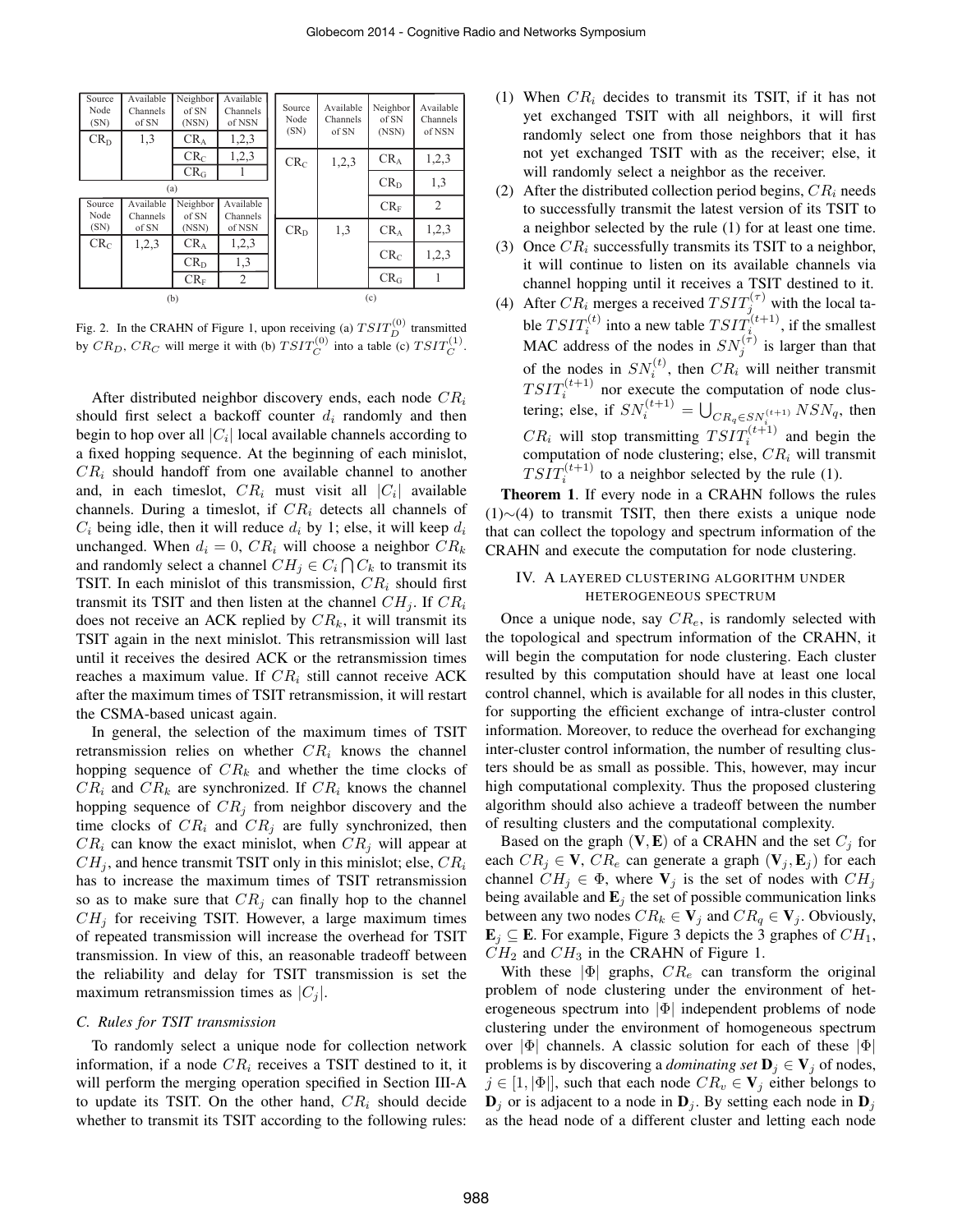

Fig. 3. The layered clustering results of the CRAHN in Figure 1 at each of the 3 spectrum channels  $CH_1$ ,  $CH_2$  and  $CH_3$  are depicted in (a) and merged into a final clustering result in (b) via first eliminating redundant clusters and then merging effective clusters, where each cluster is surrounded by a circle and each node in a square denotes a cluster head.

in  $V_i \backslash D_i$  be the member of an appropriate cluster, the graph  $(V_i, E_j)$  then can be divided into  $|D_j|$  clusters.

In general, there exist multiple dominating sets in a graph  $(V_i, E_j)$ . To reduce the number of resulting clusters, the dominating set with the minimum number of nodes, namely *minimum dominating set* or *MDS* in short, is more preferable than a non-minimum dominating set. However, the existing algorithms for finding an MDS of the graph  $(V_i, E_j)$  normally incur an exponential computational complexity, e.g.,  $O(2^{0.955N})$  in [8] and  $O(2^{0.598N})$  in [9], where  $N = |\mathbf{V}_i|$ . To achieve a tradeoff between the number of resulting clusters and the computational complexity, we can adopt the following simple clustering algorithm, which searches for a dominating set only and has the computational complexity of  $O(N^2)$  only.

Step 1. For a  $CH_i \in \Phi$ , initialize the set  $H_i$  of cluster heads and the set  $M_i$  of cluster members as  $\emptyset$ .

Step 2. Randomly choose a  $CR_{i*}$ , of which the number of neighbors is the largest among all nodes in  $V_i$ , as a cluster head, add  $CR_{j*}$  into the set  $H_j$ , and update  $V_i$  as  $V_i\backslash\{CR_{j*}\}.$ 

Step 3. Add all neighbor nodes of  $CR_{j*}$  in  $V_i$  into the set  $M_i$ , form a cluster from these nodes and  $CR_{j*}$ , and eliminate the neighbor nodes of  $CR_{i*}$  from the set  $V_i$ .

Step 4. If  $V_i \neq \emptyset$ , then go back to Step 2; else, the node clustering process ends.

For example, Figure 3(a) depicts the clusters resulted from this clustering algorithm over  $CH_1$ ,  $CH_2$  or  $CH_3$  in the CRAHN of Figure 1. As the clustering result at one channel may be different from that at another,  $CR_e$  should further merge the clustering results on all  $\Phi$  channels into a single clustering result for the CRAHN with heterogeneous spectrum.

Denote by  $Cluster_n^{(i)} = {\mathbf{V}_n^{(i)}, \mathbf{E}_n^{(i)}}$  a cluster on the channel  $CH_i$  with  $CR_n$  being the head node, where  $V_n^{(i)}$ and  $\mathbf{E}_n^{(i)}$  are the set of nodes and communication links, respectively, in this cluster. For any two clusters  $Cluster_n^{(i)}$ and  $Cluster_{m}^{(j)}$ ,  $j \neq i$ , if  $\mathbf{V}_n^{(i)} \subset \mathbf{V}_m^{(j)}$  and  $\mathbf{E}_n^{(i)} \subset \mathbf{E}_m^{(j)}$ , then  $Cluster_n^{(i)}$  qualifies as a redundant cluster because any exchange of control information within  $Cluster_n^{(i)}$  over  $CH_i$ can always be implemented by that within  $Cluster_m^{(j)}$  over  $CH_j$ ; else, if  $\mathbf{V}_n^{(i)} = \mathbf{V}_m^{(j)}$  and  $\mathbf{E}_n^{(i)} = \mathbf{E}_m^{(j)}$ , then either  $Cluster_n^{(i)}$  or  $Cluster_m^{(j)}$  should be chosen as a redundant cluster. To reduce the number of node clusters after cluster merging,  $CR_e$  should eliminate the redundant subsets on all channels and only include the remaining clusters, to be called *effective clusters*, for further merging of clusters.

Denote by  $SCH_n^{(i)}$  a final cluster resulted from the merging of effective clusters, of which the head node is  $CR_n$  and the control channel  $CH_i$ . Below are the two rules designed for the merging of the effective clusters on all  $\Phi$  channels:

- (5) For each effective cluster  $Cluster_{n(i)}^{(i)} \forall n, i$ , its head node  $CR_n$  will become that of  $SCH_n^{(i)}$  and its member nodes, which do not belong to any other effective cluster, will become those of  $SCH_n^{(i)}$ .
- (6) If a node  $CR_q$  is a member node in at least one effective cluster  $Cluster_n^{(i)}$  and a head node in the remaining effective clusters it belongs to, then it will not join  $SCH_n^{(i)}$ ; else, if  $CR_a$  is always a member node of multiple effective clusters, then it will randomly choose one effective cluster  $Cluster_{n*}^{(i*)}$  from these clusters and become a member node of  $SCH_{n*}^{(i*)}$ .

From  $(5)$ , if there exists M effective clusters before cluster merging, then the final clustering result should also have M clusters and the head node of each effective cluster will remain as a cluster head after cluster merging. In particular, if a node  $CR_q$  is the head node for  $k \in [1, |\Phi|]$  effective clusters, then it will remain as the head node of  $k$  merged clusters with different control channels. This enables  $CR<sub>a</sub>$ to offer an effective coverage for those neighbor nodes with different sets of available channels and also helps reducing the overhead for exchanging control information among those clusters with  $CR<sub>q</sub>$  being head nodes. Moreover, (5) and (6) together can avoid the overlapping among clusters. For example, Figure 3(b) depicts the final clustering result obtained by first eliminating redundant clusters in Figure 3(a) and then merging the remaining effective clusters by (5) and (6).

# V. CONTROL INFORMATION EXCHANGE OVER CLUSTER-BASED HAMILTONIAN CYCLE

After node clustering, the execution node of clustering, say  $CR_e$ , can further design a specific mechanism for intercluster exchange of control information, e.g. spectrum sensing, time clock, channel reservation, and network topology. To effectively control the exchanging overhead and improve the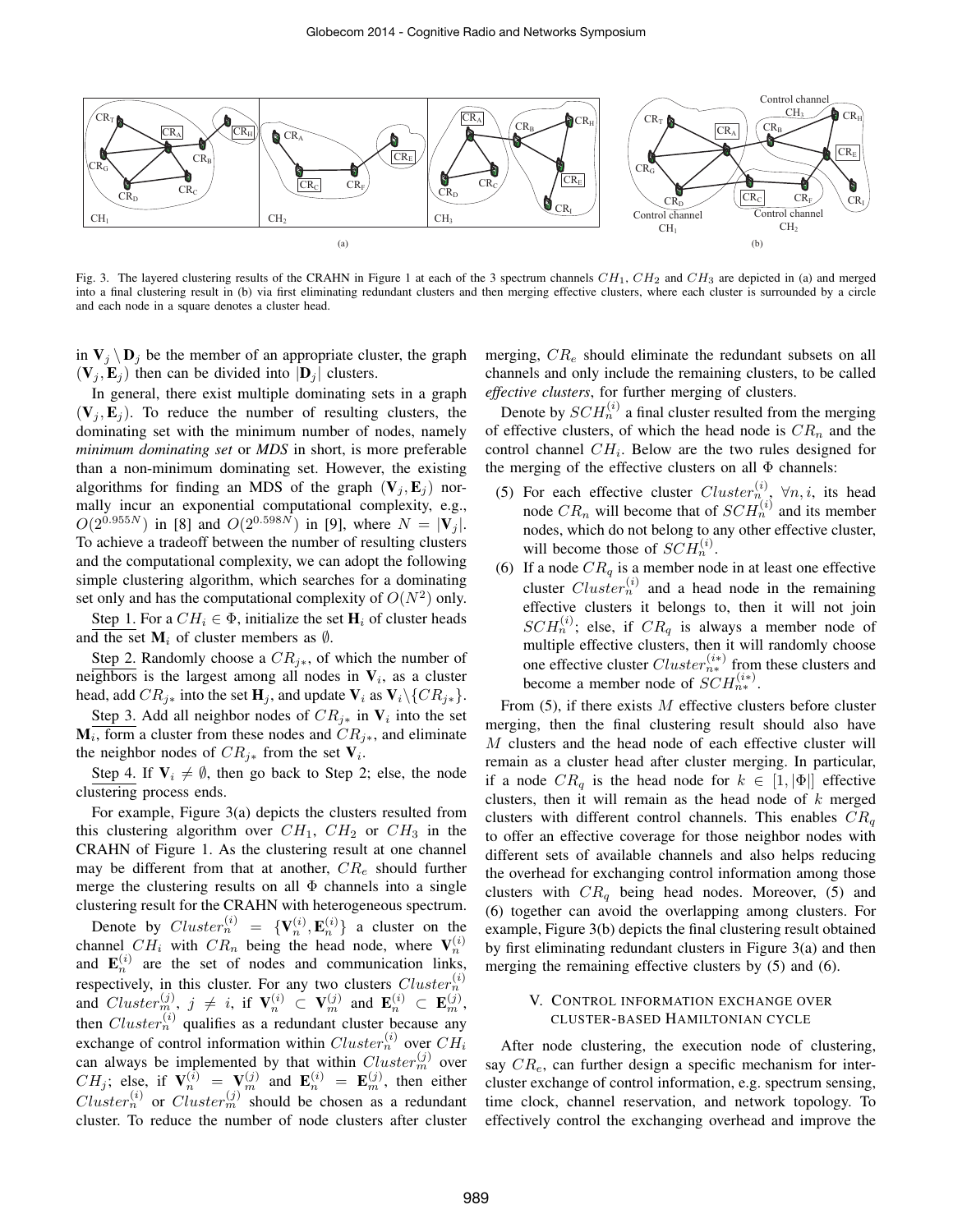reliability of inter-cluster exchange, this section proposes to exchange control information based on Hamiltonian cycle.

In graph theory, a Hamiltonian cycle is a closed path in an graph that visits each vertex exactly once. In a CRAHN, a Hamiltonian cycle can provide a path for exchanging control information among all nodes and reduce the overhead by unordered exchange of control information. However, the larger the network size, the longer the delay for exchanging control information among nodes. To remedy this, we shall construct a cluster-based Hamiltonian cycle for providing an ordered inter-cluster exchange of control information.

# *A. Construction of a cluster-based Hamiltonian cycle*

Based on the clustering result,  $CR_e$  can generate a clusterbased graph  $(V^{(C)}, E^{(C)})$ , where  $V^{(C)}$  is the set of clusters and  $E^{(C)}$  the set of communication links between clusters. For any two clusters  $SCH_A^{(i)} \in V^{(C)}$  and  $SCH_B^{(j)} \in V^{(C)}$ , if there exist two neighbor nodes  $CR_a \in SCH_A^{(i)}$  and  $CR_b \in$  $SCH_B^{(j)}$  that have at least one common channel, then there exists a communication link  $e_{A,B}^{(C)} \in E^{(C)}$  between  $SCH_A^{(i)}$ and  $SCH_B^{(j)}$  based on the node pair  $CR_a$  and  $CR_b$ .

As a branch of Traveling Salesman Problem (TSP), finding a Hamiltonian cycle in the graph  $(V^{(C)}, E^{(C)})$  is an NP-hard problem. To reduce the finding cost, we adopt an algorithm [10] that can yield an approximated Hamiltonian cycle, of which the length is always less than 1.5 times the optimal one, and has the time complexity of  $O(n^2\sqrt{n})$ . For the purpose of robustness, if two adjacent clusters in the Hamiltonian cycle have multiple communication links based on different node pairs,  $CR_e$  should choose the node pair with maximum number of common channels as the gateway nodes between these two clusters. Once the cluster-based Hamiltonian cycle is established,  $CR_e$  can broadcast the detail information of this cycle and the beginning time for Hamiltonian-cycle-based control information exchange to all nodes. Because all nodes can be synchronized by this broadcast, they can begin to execute the control information exchange simultaneously.

# *B. Hamiltonian-cycle-based control information exchange*

At the beginning of information exchange, the cluster head of  $CR_e$  will initialize a Hamilton Control Packet (HCP) and transmit it to the next cluster in the Hamiltonian cycle via the inter-cluster link between them. In general, a HCP includes the latest information on available spectrum, time clock, channel reservation, and topology change of each cluster it has trespassed. After receiving HCP from the previous cluster, a cluster will first renew these information and then transmit the new HCP to the next cluster. To facilitate this renewal without affecting data transmission, each node should be equipped with two pairs of transceivers, one for exchanging HCP and intracluster control information over the local control channel and the other for hoping on local non-control channels to exchange data or inter-cluster control information.

The control channel of each cluster is divided in the time domain into multiple frames. Each frame consists of a control period for channels reservation and a HCP period for HCP



Fig. 4. The timetable for the flowing of HCP along a Hamiltonian cycle over the 3 clusters in Figure 3(b).

reception, renewal and transmission. More specifically, before the transmission from  $CR_i$  to  $CR_j$  during a control period, if they are in the same cluster, they will directly exchange RTS/CTS/RES over their control channel [11] to reserve an appropriate common channel for data transmission; else, if  $CR_i$  can access the control channel of  $CR_i$ , then  $CR_i$  will wait for the control period of  $CR<sub>i</sub>$ , handoff its transceiver on a local non-control channel to the control channel of  $CR_i$ , and exchange RTS/CTS/RES with  $CR_j$ ; else,  $CR_i$  will select a common channel that is available for both  $CR_i$  and  $CR_j$  and repeatedly transmitting RTS to  $CR_j$  until it receives the CTS replied by  $CR_i$  or the retransmission times reaches  $|C_i|$ . If  $CR_i$  cannot reach  $CR_j$  in a control period, then it can further report the channel reservation request to its cluster head in the ensuing HCP period, which will include this request into HCP such that  $CR_j$  can finally receive this request from HCP.

On the other hand, a HCP period of each cluster  $SCH_A^{(k)}$ consists of 5 phases, i.e., HCP reception, HCP broadcast, spectrum sensing, member reporting and HCP transmission. In the phase of HCP reception, the gateway node of  $SCH_A^{(k)}$ receives the HCP from the previous cluster in the Hamiltonian cycle and relays it to the head node  $CR<sub>A</sub>$ , which then broadcasts the HCP to all members of  $SCH_A^{(k)}$  in the phase of HCP broadcast. In the phase of spectrum sensing, each node in  $SCH_A^{(k)}$  will temporarily stop data transmission and perform fast energy detection to obtain a list of local available channels. While energy detection can not differentiate the signals of licensed and cognitive users, each node can easily exclude those unavailable channels occupied by other clusters based on the channel reservation information in the latest HCP and regard the remaining unavailable channels as being occupied by licensed users. In the phase of member reporting, all members of  $SCH_A^{(k)}$  will report their information of channel sensing, channel reservation, and topological changes to  $CR<sub>A</sub>$ for updating HCP. In the phase of HCP transmission, which overlaps with HCP reception of the next cluster,  $CR_A$  will broadcasts the new HCP to all members and the gateway nodes will further relay this HCP to the relay of the next cluster in the Hamiltonian cycle. Based on this HCP, if a cluster member realizes its former reservation of data transmission becomes impossible because of topology change or spectrum agility, then it will immediately stop data transmission to avoid more collisions. Figure 4 illustrates the flowing of HCP along a Hamiltonian cycle over the clustering result in figure 3(b).

# VI. NUMERICAL SIMULATION

This section simulates those mechanisms proposed in Sections III∼V. In this simulation, we consider a CRAHN, in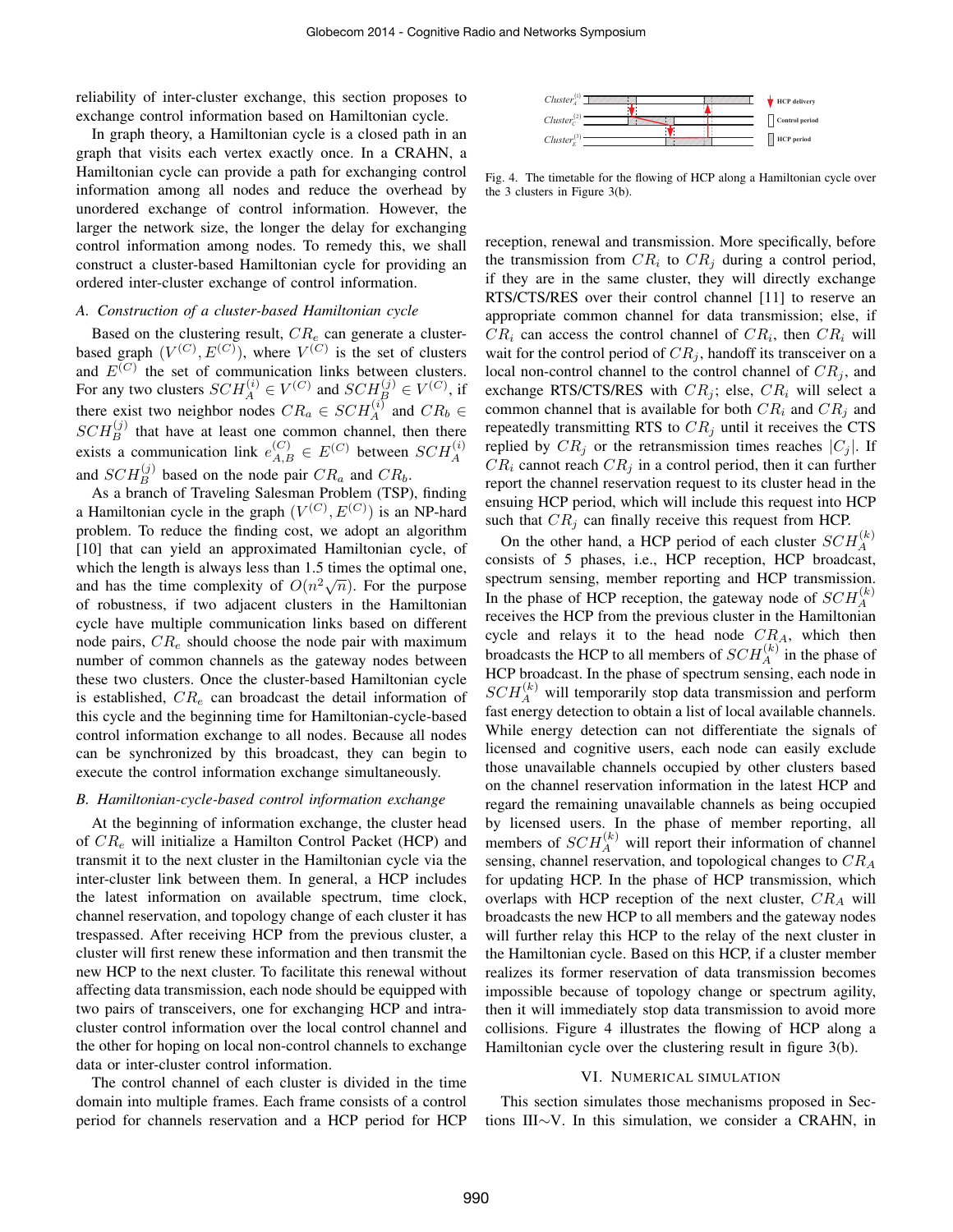

Fig. 5. (a)The average time for distributed collection of network information; (b)the number of collisions in distributed collision.

which all nodes locate within an square area of  $100m \times 100m$ and the transmission distance of each node is  $40m$ . To create an environment of heterogeneous spectrum, the probability of a channel in  $|\Phi|$  to be available for a node is 0.5.

# *A. Distributed collection of network information*

To evaluate the performance of the distributed collection mechanism for network information proposed in Section III, we compare it with the distributed coordination protocol (DCP) in [4]. In DCP, to collect the topological and spectrum information of a CRAHN under the environment of heterogeneous spectrum, a node  $CR_i$  can broadcast a collection request to its neighbors, which then rebroadcast the received request to their neighbors again. This process will continue until all nodes in the CRAHN receives the collection request or this process lasts for a maximum time length. At the end of this process, each node will report its topological and spectrum information back to  $CR_i$  along a former path of the collection request. Through this reporting,  $CR<sub>i</sub>$  can finally collect the information of the whole network.

Figure 5(a) compares the average time for the proposed mechanism and DCP to collect network information and Figure 5(b) the number of collisions incurred in distributed collection in terms of simulation timeslots, where  $|\Phi| = 5$  and the initial backoff counter for transmitting a TSIT is randomly selected from [0, 15]. It shows that the proposed mechanism incurs less collection time and packet collisions than DCP.

# *B. Clustering under heterogeneous spectrum*

To evaluate the performance of the layered clustering (LC) algorithm proposed in Section IV, we compare it with the



Fig. 6. The average number of clusters vs the number of nodes.

two distributed clustering algorithms in [5], namely Spectrum-Opportunity Clustering (SOC) and constrained-SOC (C-SOC), both of which find a maximum edge bipartite clique from the bipartite graph  $G(V | \nvert \Phi, \varepsilon)$ , where every edge in  $\varepsilon$  means the availability of a channel in  $\Phi$  for a node in V, and incur a worst-case computational complexity of  $O(|V|^2|\Phi|)$ . As LC guarantees each cluster with at least one control channel, we also set the minimum number of control channels in each cluster resulted by C-SOC as 1 for fair comparison.

Figure 6 compares the average number of clusters resulted from LC, SOC and C-SOC in terms of the number of nodes. It shows that LC always outperforms both SoC and C-SOC by generating a smaller average number of clusters, which can help reducing the overhead for exchanging inter-cluster control information. The reason is that LC is based on the complete topological and spectrum information of the whole network, while both SOC and C-SOC distribute clustering computation to neighbor nodes with only partial network information.

Moreover, the worst-case computational complexity for clustering at all |Φ| channels, elimination of redundant clusters and merging of effective clusters in LC is same as that for SOC and C-SOC. However, in LC only the node that has collected the full information of the CRAHN needs to perform computation once, while in SOC and C-SOC every node in the network may have to perform clustering computation and exchange information with its neighbors for multiple times. Thus LC enjoys much less overhead than SOC and C-SOC.

# *C. Inter-cluster exchange of control information*

To evaluate the performance of the control information exchange over cluster-based Hamiltonian cycle proposed in Section V, we compare it with the following cluster-based control information exchange without any coordination among clusters. In this mechanism, each node is equipped with two pairs of transceivers, one being fixed on the local control channel for exchanging intra-cluster control information and the other hopping at local non-control channels for exchanging inter-cluster control information or transmitting data. That is, in the communication between any two nodes  $CR<sub>i</sub>$  and  $CR<sub>i</sub>$ , if they share a same cluster, they will exchange control information over the control channel of this cluster; else,  $CR_i$ will first hop to the control channel of  $CR_k$  and then exchange